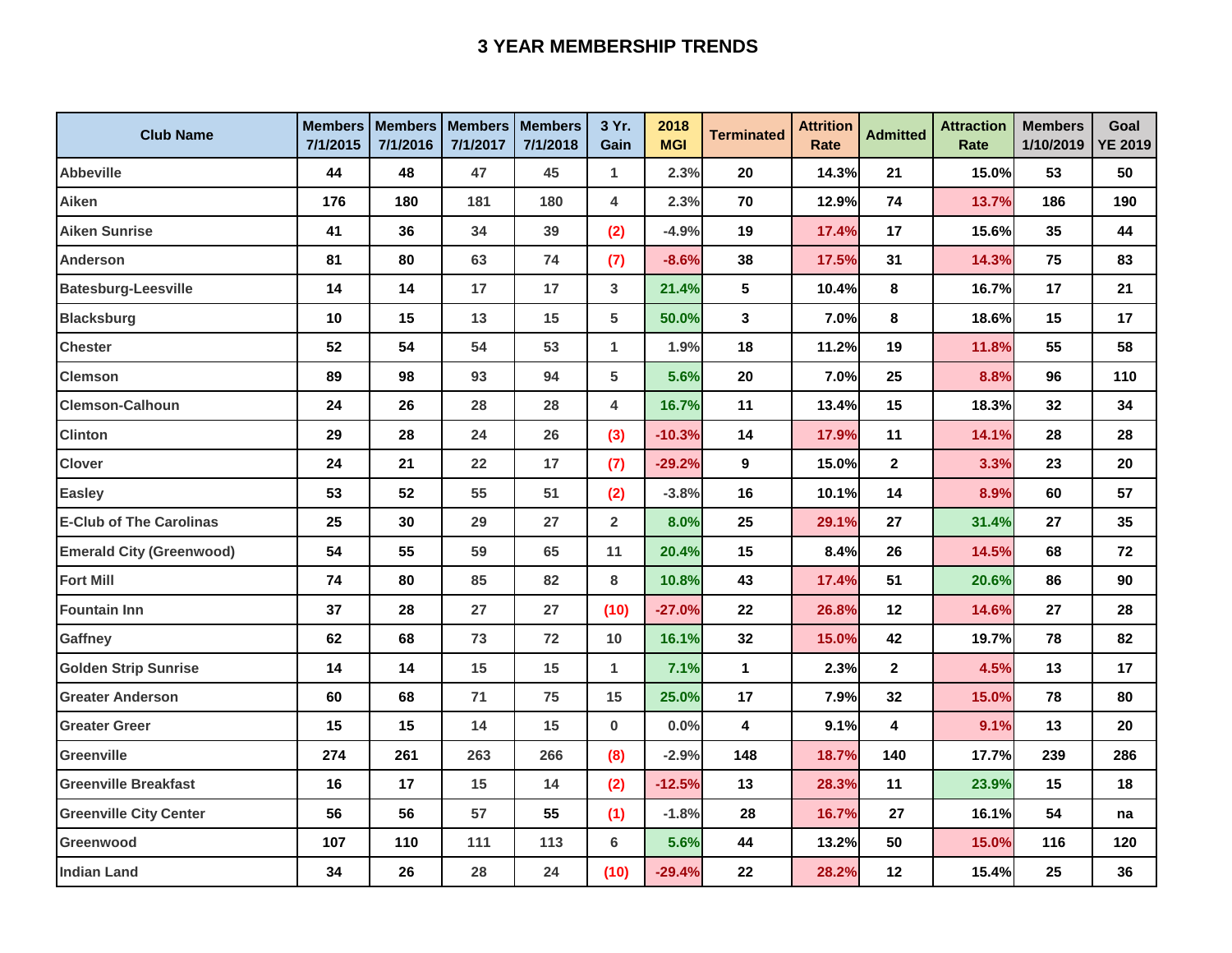## **3 YEAR MEMBERSHIP TRENDS**

| <b>Club Name</b>                        | <b>Members</b><br>7/1/2015 | <b>Members</b><br>7/1/2016 | <b>Members</b><br>7/1/2017 | <b>Members</b><br>7/1/2018 | 3 Yr.<br>Gain           | 2018<br><b>MGI</b> | <b>Terminated</b> | <b>Attrition</b><br>Rate | <b>Admitted</b> | <b>Attraction</b><br>Rate | <b>Members</b><br>1/10/2019 | Goal<br><b>YE 2019</b> |
|-----------------------------------------|----------------------------|----------------------------|----------------------------|----------------------------|-------------------------|--------------------|-------------------|--------------------------|-----------------|---------------------------|-----------------------------|------------------------|
| Inman                                   | 20                         | 19                         | 20                         | 22                         | $\overline{2}$          | 10.0%              | $\overline{7}$    | 11.5%                    | 9               | 14.8%                     | 21                          | 25                     |
| <b>Lake Wylie</b>                       | 21                         | 23                         | 21                         | 23                         | $\overline{2}$          | 9.5%               | 10                | 14.9%                    | 12              | 17.9%                     | 26                          | 30                     |
| Lancaster                               | 67                         | 61                         | 60                         | 64                         | (3)                     | $-4.5%$            | 13                | 7.0%                     | 10              | 5.4%                      | 65                          | 68                     |
| Lancaster Breakfast                     | 67                         | 65                         | 61                         | 56                         | (11)                    | $-16.4%$           | 34                | 18.7%                    | 23              | 12.6%                     | 55                          | 57                     |
| Laurens                                 | 49                         | 48                         | 50                         | 49                         | $\bf{0}$                | 0.0%               | 24                | 16.3%                    | 24              | 16.3%                     | 53                          | 56                     |
| <b>Mauldin</b>                          | 29                         | 28                         | 31                         | 30                         | $\mathbf{1}$            | 3.4%               | 14                | 15.7%                    | 15              | 16.9%                     | 28                          | 40                     |
| <b>Newberry</b>                         | 70                         | 73                         | 74                         | 77                         | $\overline{7}$          | 10.0%              | 17                | 7.6%                     | 24              | 10.7%                     | 77                          | 88                     |
| <b>North Augusta</b>                    | 15                         | 21                         | 18                         | 21                         | 6                       | 40.0%              | 6                 | 10.0%                    | 12              | 20.0%                     | 23                          | 24                     |
| <b>North Spartanburg</b>                | 45                         | 46                         | 42                         | 36                         | (9)                     | $-20.0%$           | 20                | 16.1%                    | 11              | 8.9%                      | 35                          | 41                     |
| <b>Pickens</b>                          | 43                         | 45                         | 41                         | 43                         | $\bf{0}$                | 0.0%               | 9                 | 7.0%                     | $\mathbf{9}$    | 7.0%                      | 45                          | 44                     |
| <b>Pleasantburg (Greenville)</b>        | 41                         | 41                         | 43                         | 47                         | 6                       | 14.6%              | 10                | 7.6%                     | 16              | 12.2%                     | 48                          | 52                     |
| <b>Rock Hill</b>                        | 103                        | 96                         | 103                        | 86                         | (17)                    | $-16.5%$           | 56                | 19.6%                    | 39              | 13.7%                     | 82                          | 100                    |
| <b>Seneca</b>                           | 38                         | 40                         | 46                         | 46                         | 8                       | 21.1%              | 14                | 10.6%                    | 22              | 16.7%                     | 47                          | 55                     |
| Seneca Golden Corner                    | 20                         | 20                         | 22                         | 23                         | 3                       | 15.0%              | 9                 | 13.8%                    | 12              | 18.5%                     | 24                          | 26                     |
| <b>Simpsonville</b>                     | 47                         | 49                         | 53                         | 48                         | $\mathbf{1}$            | 2.1%               | 24                | 16.0%                    | 25              | 16.7%                     | 44                          | 55                     |
| Spartanburg                             | 187                        | 196                        | 189                        | 199                        | 12                      | 6.4%               | 48                | 8.2%                     | 60              | 10.3%                     | 196                         | 220                    |
| <b>Spartan West (Spartanburg)</b>       | 25                         | 25                         | 27                         | 32                         | $\overline{7}$          | 28.0%              | 10                | 11.9%                    | 17              | 20.2%                     | 31                          | 35                     |
| The Foothills, Travelers Rest           | 16                         | 15                         | 17                         | 19                         | $\mathbf{3}$            | 18.8%              | $\overline{7}$    | 13.7%                    | 10              | 19.6%                     | 16                          | 21                     |
| The Reedy River Greenville              | 34                         | 37                         | 42                         | 36                         | $\overline{\mathbf{2}}$ | 5.9%               | 29                | 25.2%                    | 31              | 27.0%                     | 38                          | 45                     |
| <b>Twin City of Batesburg-Leesville</b> | 15                         | 18                         | 18                         | 21                         | 6                       | 40.0%              | $\mathbf{2}$      | 3.5%                     | 8               | 14.0%                     | 19                          | 23                     |
| <b>Union</b>                            | 45                         | 46                         | 42                         | 46                         | $\mathbf{1}$            | 2.2%               | 17                | 12.7%                    | 18              | 13.4%                     | 50                          | 47                     |
| Walhalla                                | 33                         | 29                         | 29                         | 34                         | $\mathbf{1}$            | 3.0%               | 13                | 14.1%                    | 14              | 15.2%                     | 35                          | 36                     |
| Westminster                             | 35                         | 38                         | 34                         | 35                         | $\bf{0}$                | 0.0%               | 23                | 21.5%                    | 23              | 21.5%                     | 30                          | 38                     |
| Winnsboro                               | 34                         | 28                         | 28                         | 25                         | (9)                     | $-26.5%$           | 21                | 25.9%                    | 12              | 14.8%                     | 25                          | 30                     |
| York                                    | 32                         | 34                         | 38                         | 36                         | 4                       | 12.5%              | 20                | 18.5%                    | 24              | 22.2%                     | 36                          | 41                     |